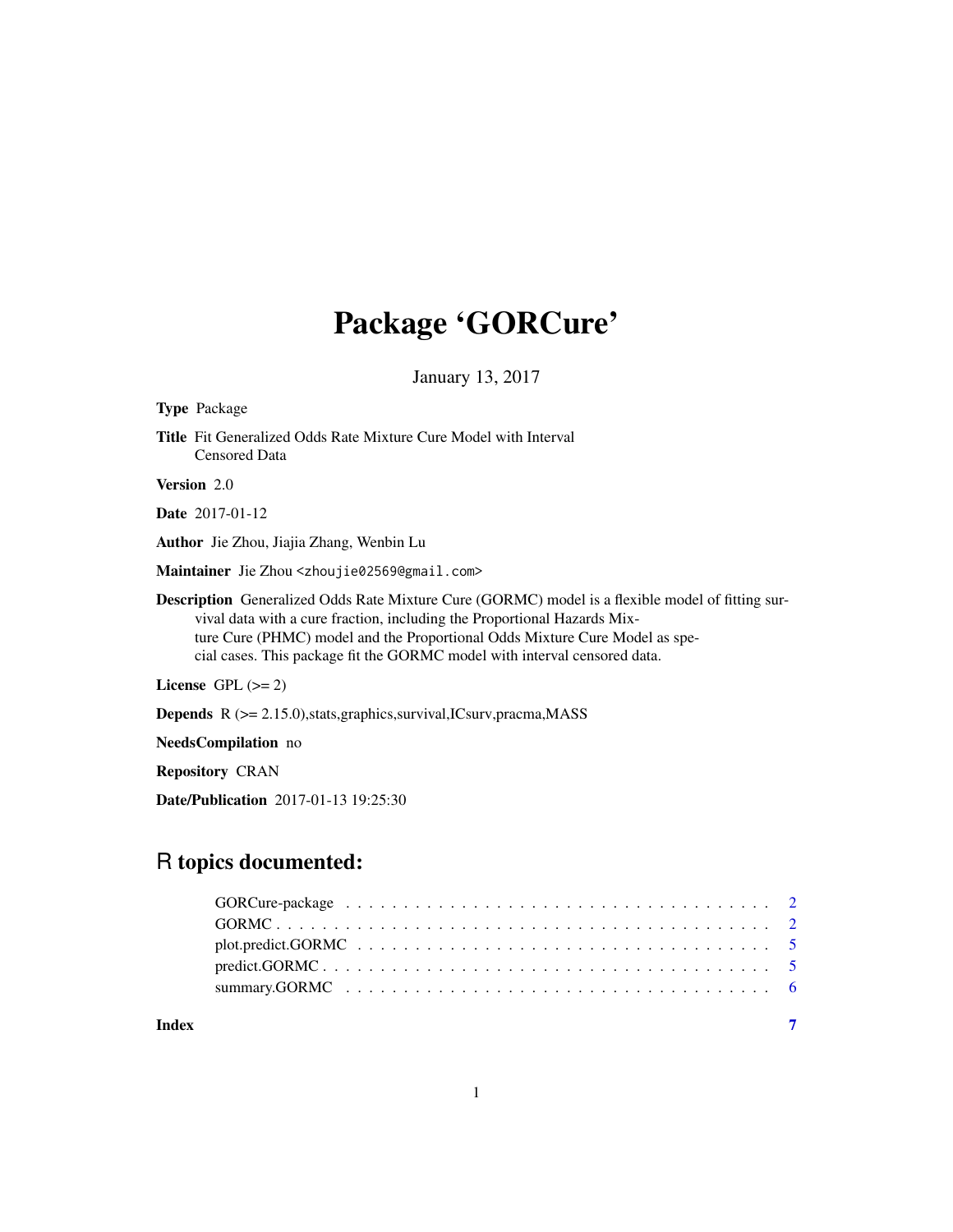<span id="page-1-0"></span>

# Description

Generalized Odds Rate Mixture Cure (GORMC) model is a flexible cure model which includes the Proportional Hazards Mixture Cure (PHMC) model and the Proportional Odds Mixture Cure (POMC) model as special cases. When the survival data is interval censored, this package provides an efficient solution for the GORMC model based on a gamma-possion data augmentation.

# Details

| Package: | GORCure    |
|----------|------------|
| Type:    | Package    |
| Version: | 2.0        |
| Date:    | 2017-01-12 |
| License: | $GPI - 2$  |

The main function is GORMC, which produces the estimates for coefficients and the covariance matrix. The summary function can be used to get the test results of the coefficients. The predict function can be used to obtain the estimated cure rate and survival curve for an individual with specified covariates for the cure rate and survival parts separatly. The plot function can be applied to generate the predicted survival curve for that individual.

# Author(s)

Jie Zhou, Jiajia Zhang, Wenbin Lu Maintainer: Jie Zhou <zhoujie02569@gmail.com>

### References

Zhou, J., Zhang, J. and Lu, W. (2017+). Computationally Efficient Estimation for the Generalized Odds Rate Mixture Cure Model with Interval Censored Data.

GORMC *Fitting the GORMC model with interval censored data.*

### Description

The Generalized Odds Rate Mixture Cure model is fitted for interval censored survival data. The EM algorithm facilitated by a gamma-poisson data augmentation is applied for estimating the coefficients in both the cure rate part and the survival part. The covariance matrix has closed forms based on the Louis method.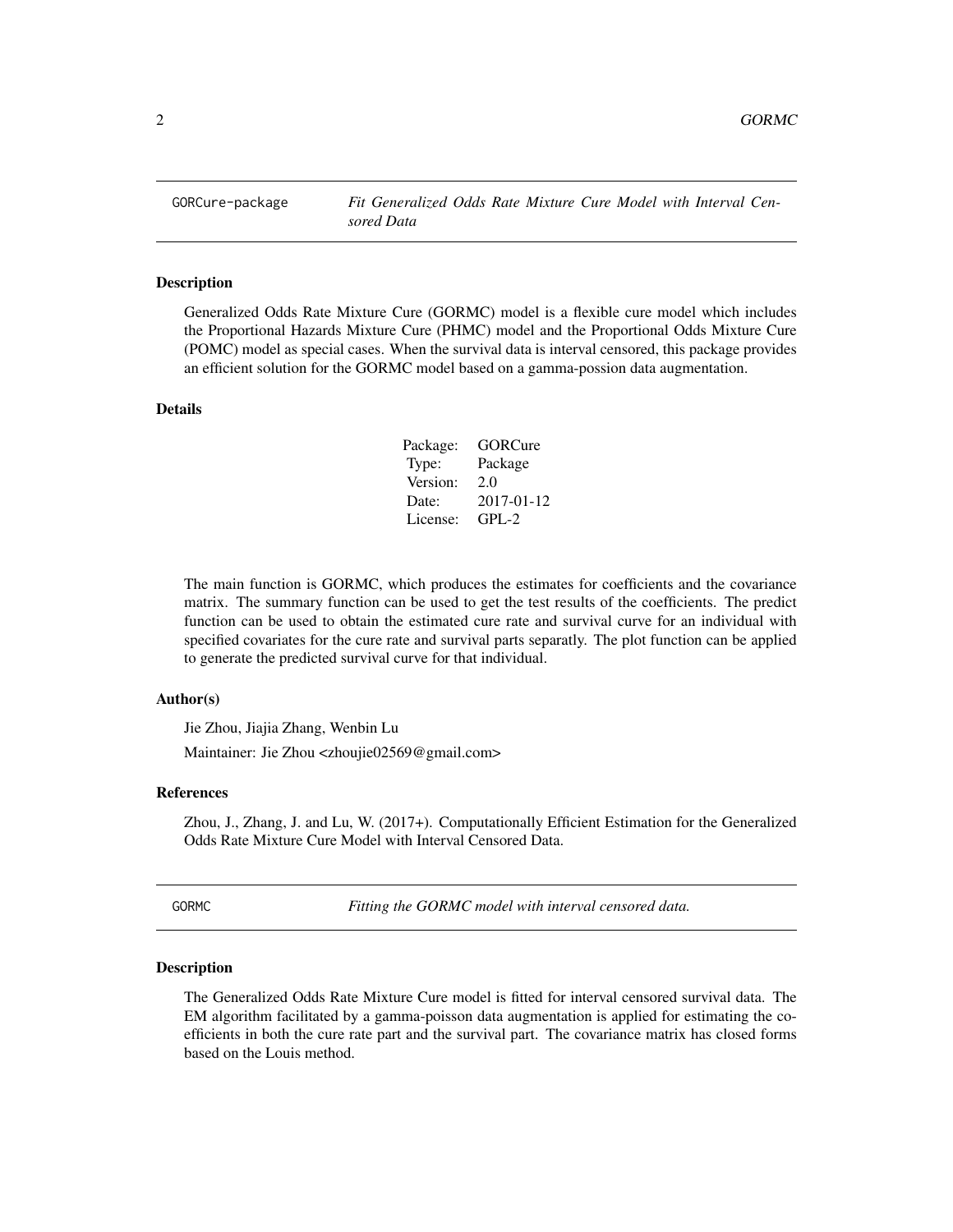# $GORMC$  3

# Usage

```
GORMC(survfun = formula(data), curefun = formula(data), data = parent.frame(),
r = 0, n.int = 5, order = 3, max.iter = 1000, cov.rate = 0.001)
```
# Arguments

| survfun      | A formula for the survival part in the GORMC model, defined using the Surv<br>function and type="interval2".                                                                                                                                                                                        |
|--------------|-----------------------------------------------------------------------------------------------------------------------------------------------------------------------------------------------------------------------------------------------------------------------------------------------------|
| curefun      | The formula of predictors of the cure rate part in the GORMC model.                                                                                                                                                                                                                                 |
| data         | The interval censored sorvival data, including the left and right end points of the<br>time intervals and the covariates for the cure rate part and the survival part. If a<br>subject is left(right) censored, the left(right) end point of the subject should be<br>defined as "NA", see example. |
| $\mathsf{r}$ | The transformation parameter in the GORMC model, should be greater than or<br>equal to 0. $r=0$ refers to the PHMC model and $r=1$ refers to the POMC model.<br>The default is 0.                                                                                                                   |
| n.int        | Number of interior knots of the splines. Default is 5.                                                                                                                                                                                                                                              |
| order        | Order of the spline basis functions. Default is 3, i.e. the cubic splines.                                                                                                                                                                                                                          |
| max.iter     | The maximum number of interations for the EM algorithm. Default is 1000.                                                                                                                                                                                                                            |
| cov.rate     | The bound for convergence of the algorithm, which defined as the difference<br>between the log-likelihood values of two consecutive iterations smaller than this<br>value. Default is 0.001.                                                                                                        |

# Details

The formula defined for "survfun" is based on the Surv() function, where the left and right end points of the time interval are included and the type is equal to "interval2". The left(right) end points of left(right) censored individuals should be defined as "NA" in the data frame before running the function.\ The transformation parameter r is a nonnegative number corresponding to a specific model in the GORMC family of models. Special cases include the PHMC model( $r=0$ ) and the POMC model( $r=1$ ). Other positive numbers can also be specified. The grid search method is suggested to find the best model in practice. That is, try a sequence of r values and choose the one with the greatest log-likelihood value.

# Value

| ParEst  | A list includes the estimated coefficients (Eta, Beta, gl), the whole hessian matrix<br>(Hessian), AIC, and the log-likelihood value(loglik). |
|---------|-----------------------------------------------------------------------------------------------------------------------------------------------|
| ParVcov | The estimated covariance matrix of the coefficients Eta and Beta.                                                                             |

### Note

The estimated hessian matrix can be very large and sometimes not invertable. In which case, we try the QR decomposition, g-inverse or even numerical methods to get the covariance matrix. Different values of hess in the ParVcov indicating the different cases. hess=0:the hessian matrix is invertable; hess=1:the QR decomposition is applied to solve the hessian matrix; hess=2:the g-inverce is applied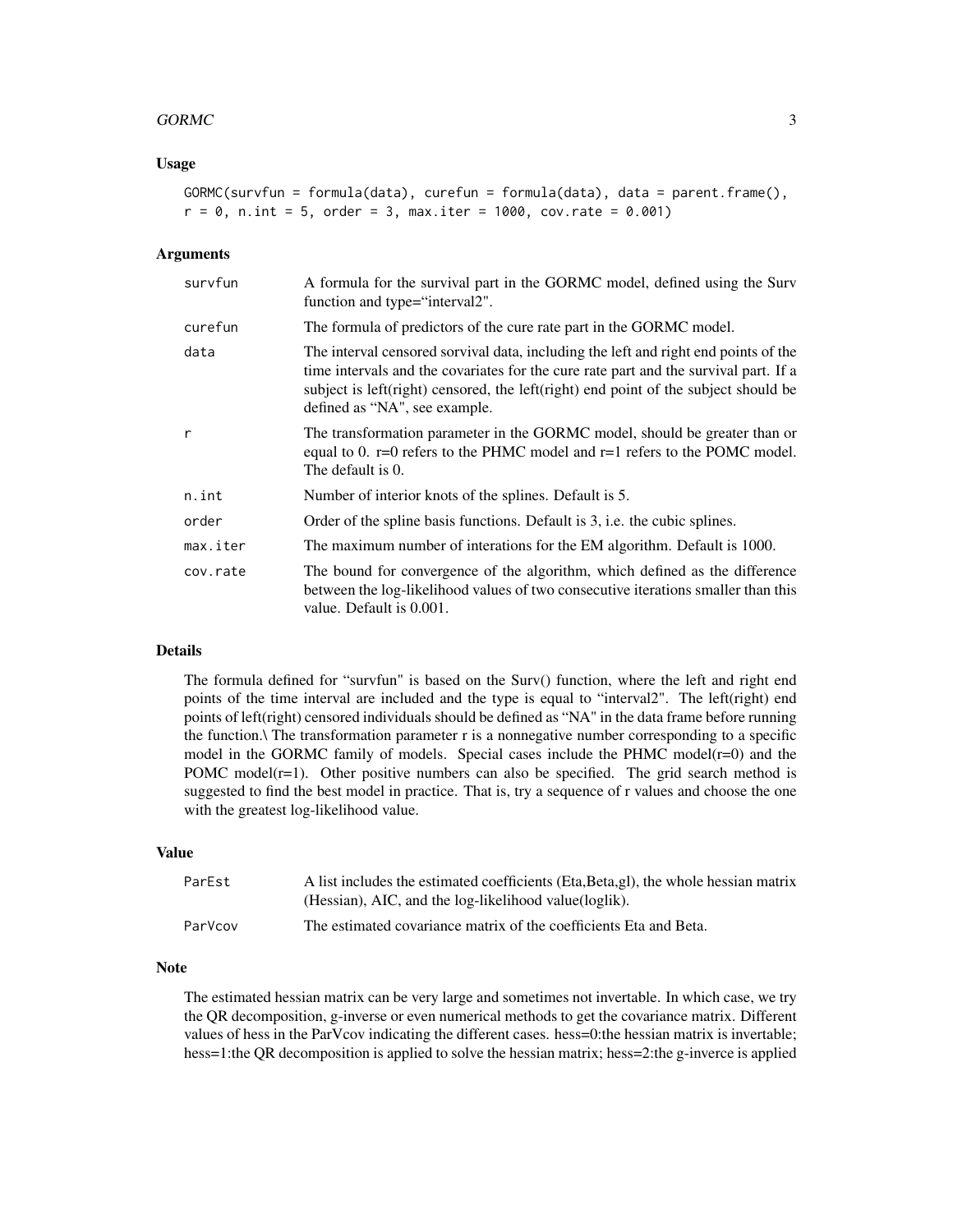to the hessian matrix; hess=3:the hessian matrix is obtained from numerical methods. The variance estimates may be unreliable for the cases when hess>0.

### References

Zhou, J., Zhang, J. and Lu, W. (2017+). Computationally Efficient Estimation for the Generalized Odds Rate Mixture Cure Model with Interval Censored Data.

# **Examples**

```
data(Hemophilia)
head(Hemophilia)
# Set Left/Right Interval End Points as NA
Hemophilia$L[Hemophilia$d1==1]<-Hemophilia$R[Hemophilia$d3==1]<-NA
# Fit PHMC Model (r=0)
fit<-GORMC(survfun=Surv(L,R)~Low+Medium+High,curefun=~Low+Medium+High,
data=Hemophilia,r=0)
summary(fit)
# Fit POMC Model (r=1)
# fit<-GORMC(survfun=Surv(L,R)~Low+Medium+High,curefun=~Low+Medium+High,
# data=Hemophilia,r=1)
# summary(fit)
# Predict Cure Rate and Survival Curve for a New Individual
# Specify coveriate vectors for new.z and new.x
pred1<-predict(fit,new.z=c(1,0,0,0),new.x=c(0,0,0))
pred2<-predict(fit,new.z=c(1,1,0,0),new.x=c(1,0,0))
pred3<-predict(fit,new.z=c(1,0,1,0),new.x=c(0,1,0))
pred4<-predict(fit,new.z=c(1,0,0,1),new.x=c(0,0,1))
# Obtain Cure Rates
pred1$CureRate
pred2$CureRate
pred3$CureRate
pred4$CureRate
# Plot the Survival Curves
plot(pred1,xlab="Time",ylab="Survival Probability",ylim=c(0,1))
lines(pred2$Survival,col=2)
lines(pred3$Survival,col=3)
lines(pred4$Survival,col=4)
legend(0,0.3,c("None","Low","Medium","High"),lty=1,col=1:4)
# Not run: Grid Search r
# rr<-seq(0,2,0.2)
# logl<-numeric()
# for(i in 1:length(rr)){
# fit<-GORMC(survfun=Surv(L,R)~Low+Medium+High,curefun=~Low+Medium+High,
# data=Hemophilia,r=rr[i])
# logl[i]<-fit$ParEst$loglik
```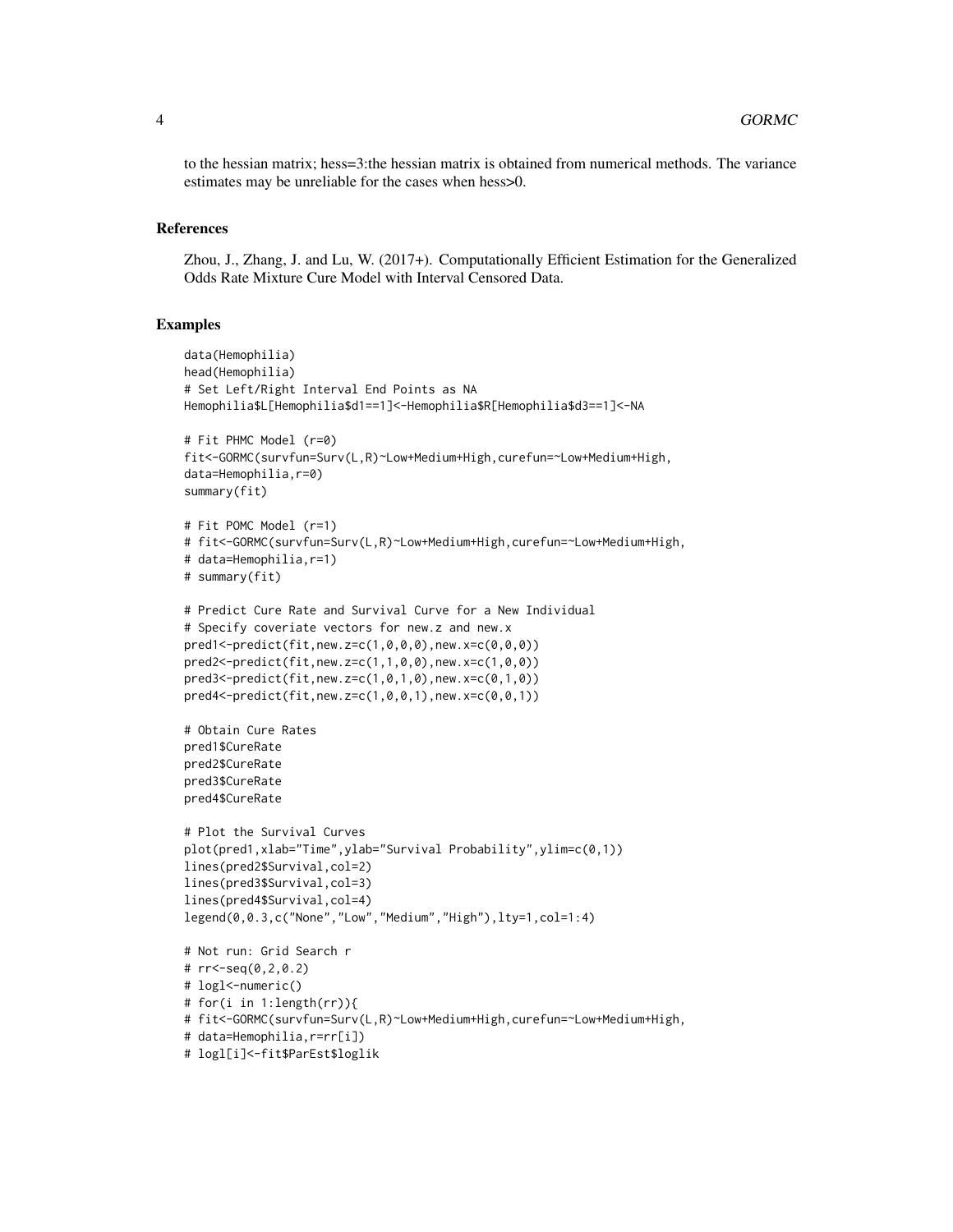<span id="page-4-0"></span># } # plot(rr,logl,type="l",xlab="r",ylab="Log-likelihood")

plot.predict.GORMC *Plot the predicted survival curves.*

### Description

Plot the predicted survival curve of the new subject.

### Usage

## S3 method for class 'predict.GORMC'  $plot(x, \ldots)$ 

# Arguments

|          | An object from the predict.GORMC function. |
|----------|--------------------------------------------|
| $\cdots$ | Other plot arguments.                      |
|          |                                            |

predict.GORMC *Predict cure rate and overall survival curve for a new subject.*

# Description

Based on the predicted model, cure rate and survival probabilities are calculated for a new individual with specific covariate values. The new.x specifies the covariate vector of the survival part and the new.z specifies that in the cure rate part. If no values are specified, zeros will be used and the baseline survival probabilities are returned.

#### Usage

## S3 method for class 'GORMC' predict(object, ...)

### Arguments

| object   | An object from the function GORMC.                      |
|----------|---------------------------------------------------------|
| $\cdots$ | Other argumeths including new.x and new.z. See details. |

# Details

For a new subject, new.x and new.z correspond to the covariate vector in the survival part and the cure rate part. The first input of new.z is always 1 corresponding to the intercept. tp is an argument specifying the time points at which survival probabilities will be predicted. If no value specified for tp, a sequence of equally spaced time points from 0 to the largest observation time will be used and the total length of the sequence is defined by an argument len. The default value of len is 100.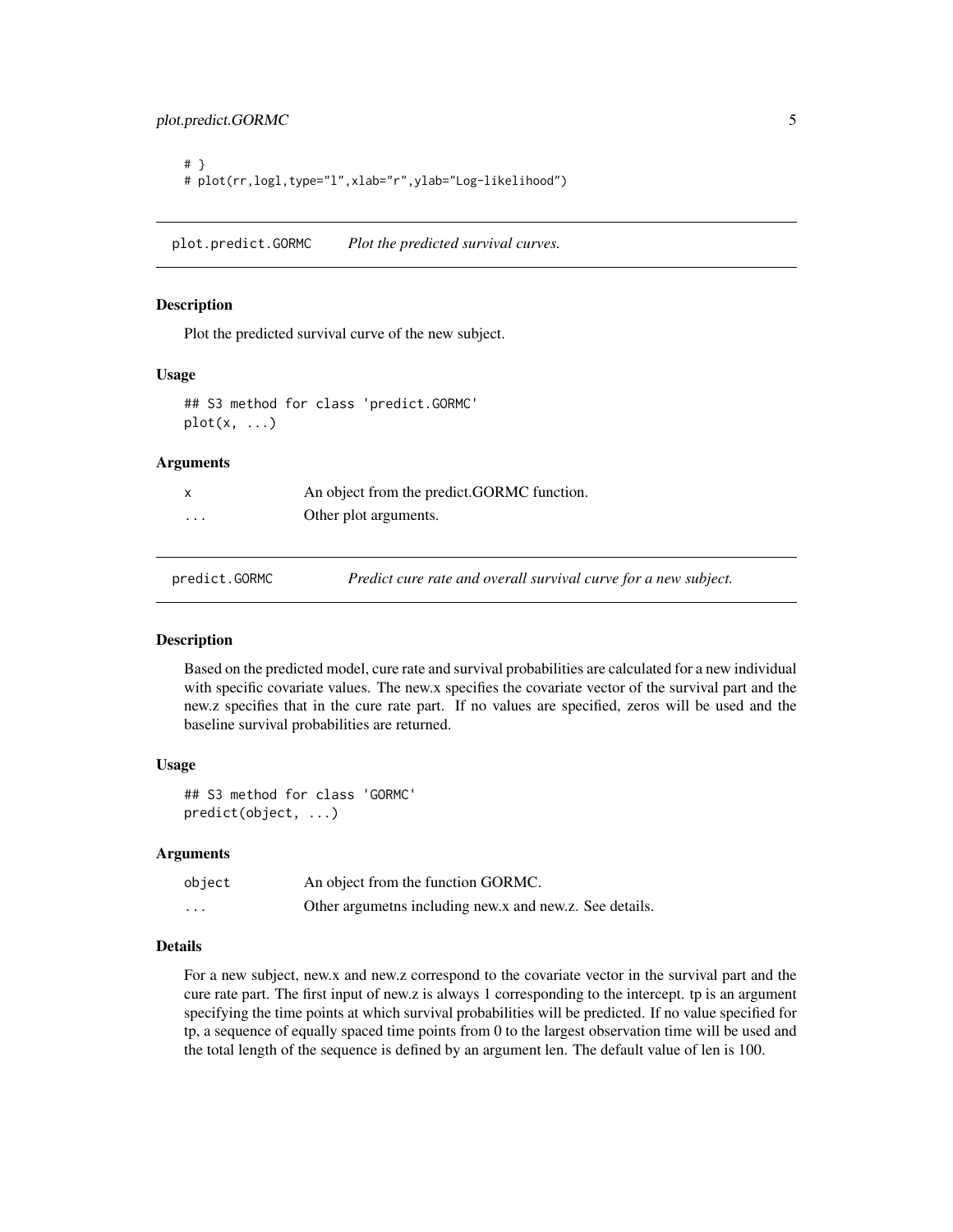# <span id="page-5-0"></span>Value

| CureRate      | Estimated cure rate of the new subject.                                       |  |
|---------------|-------------------------------------------------------------------------------|--|
| Survival      | A data frame including the time points and survival probabilities.            |  |
|               |                                                                               |  |
|               |                                                                               |  |
| summary.GORMC | Summary table of hypothesis tests for the coefficients in the GORMC<br>model. |  |

# Description

Estimates, standard errors, test statistics and p values are presented for each coefficient in the GORMC model. The "INC" indicate the covariate is in the cure rate (incidence) part, "LAT" indicate the covariate is in the survival (latency) part.

# Usage

## S3 method for class 'GORMC' summary(object, ...)

# Arguments

| object   | An object from the function GORMC. |
|----------|------------------------------------|
| $\cdots$ | Other auguments to be specified.   |